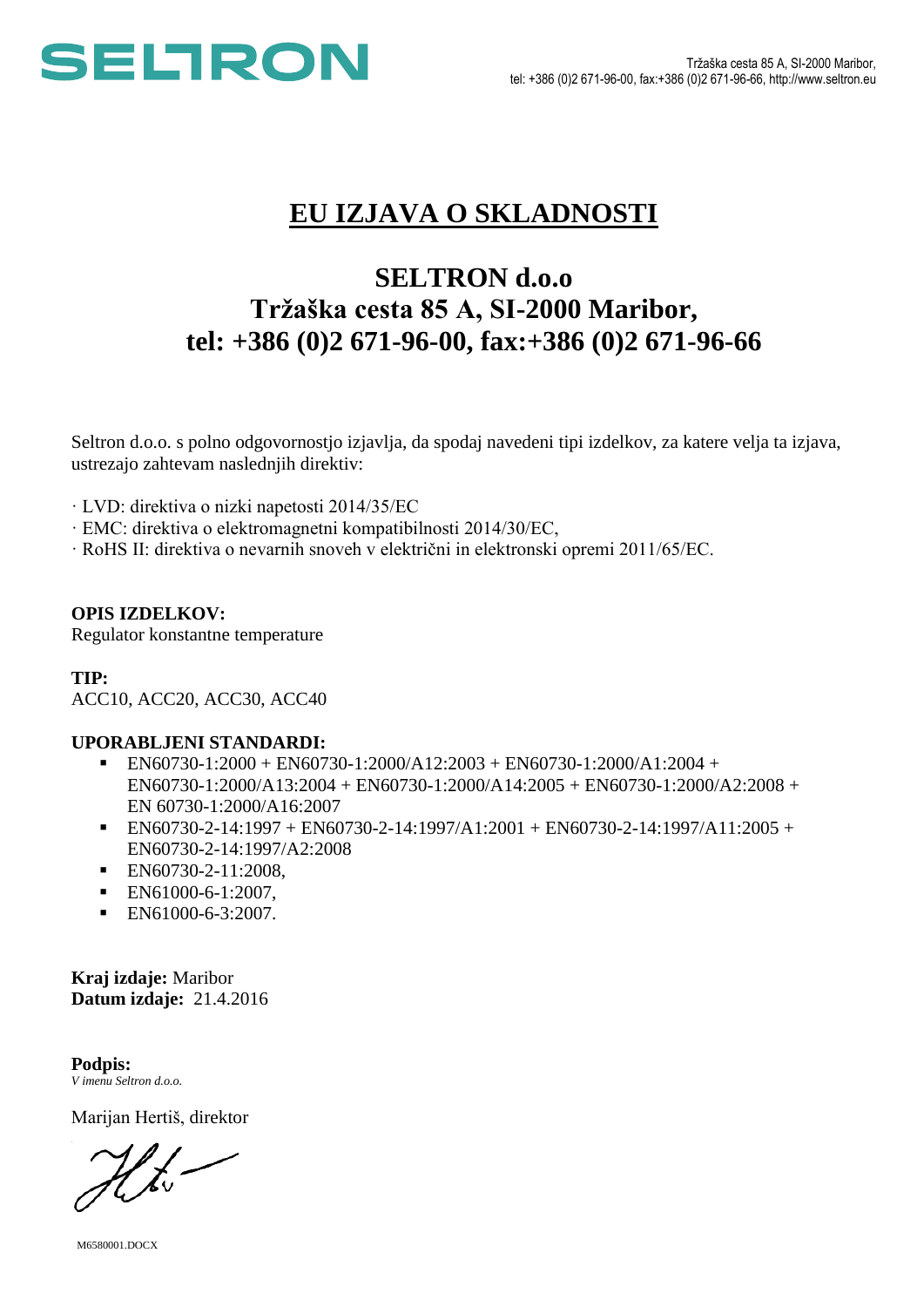

## **EU DECLARATION OF CONFORMITY**

## **SELTRON d.o.o Tržaška cesta 85 A, SI-2000 Maribor, tel: +386 (0)2 671-96-00, fax:+386 (0)2 671-96-66**

Seltron d.o.o. declares with full responsibility that the below stated product types, to which this statement applies, meet the requirements of the following directives:

- · LVD: Low Voltage Directive 2014/35/EC,
- · EMC: Electromagnetic Compatibility Directive 2014/30/EC,
- · RoHS II: Restriction of Hazardous Substances in Electrical and Electronic Equipment Directive 2011/65/EC.

### **PRODUCT DESCRIPTION:**

Constant temperature controller

**TYPE:** ACC10, ACC20

### **APPLIED STANDARDS:**

- $\blacksquare$  EN60730-1:2000 + EN60730-1:2000/A12:2003 + EN60730-1:2000/A1:2004 + EN60730-1:2000/A13:2004 + EN60730-1:2000/A14:2005 + EN60730-1:2000/A2:2008 + EN 60730-1:2000/A16:2007
- $\blacksquare$  EN60730-2-14:1997 + EN60730-2-14:1997/A1:2001 + EN60730-2-14:1997/A11:2005 + EN60730-2-14:1997/A2:2008
- **EN60730-2-11:2008,**
- **EN61000-6-1:2007,**
- $\blacksquare$  EN61000-6-3:2007.

**Publication location:** Maribor **Date of publication:** 21.4.2016

**Signature:** *On behalf of Seltron d.o.o.*

Marijan Hertiš, CEO

M6580001.DOCX